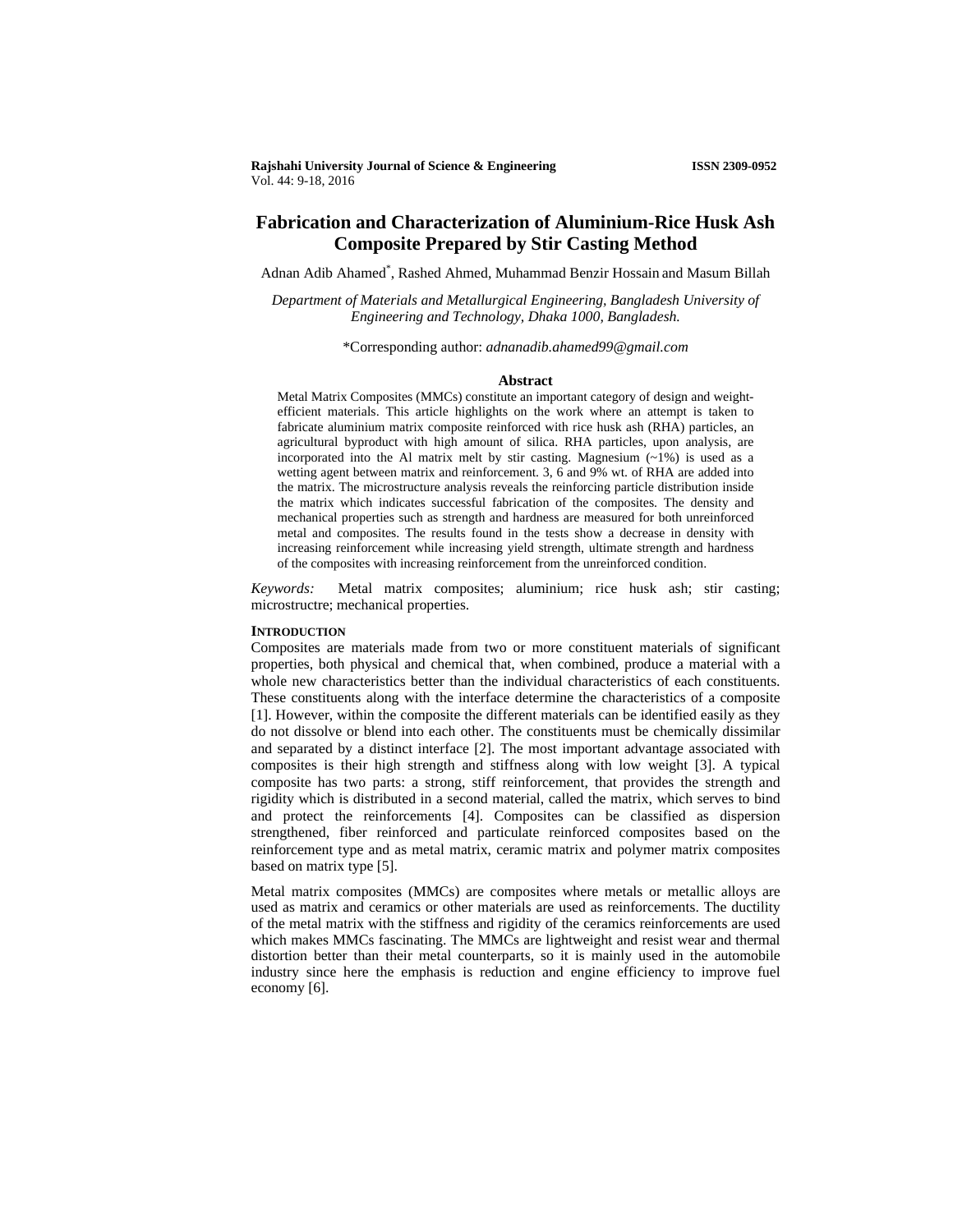Aluminium is popular as a matrix due to its high strength to weight ratio, ductility and malleability, machinability and durability. Rice husk, a low cost and low density material, exhibits superior physical and mechanical properties. Thus RHA can be utilized more effectively in the development of composite materials for various applications [7]. Presence of silica is an additional advantage in comparison to other byproduct materials which makes RHA an important material for a wide range of manufacturing and application oriented processes [8].

MMCs can be processed in either solid state or liquid state methods [9]. Stir casting technique is currently the most common and cost effective commercial method for composite making. Mechanical mixing of the reinforcement particulate into a molten metal bath is the basic principle of this technique. The molten metal matrix is stirred vigorously to form a vortex at the surface of the melt and the reinforcement material is introduced at the side of the vortex. The stirring is continued for a few minutes before the slurry is cast. During stir casting for the synthesis of composites, stirring helps in transferring particles into the liquid metal and maintaining the particles in a state of suspension [10].

In this work, Rice Husk Ash was used as the reinforcement. The main idea was to utilize the agro-industrial waste to reduce its negative environmental impact and at the same time to develop a composite material economically with superior properties.

### **EXPERIMENTAL**

### *A. Materials selection*

The matrix material used in this study was commercially pure aluminium of 99.3% purity and the reinforcement material was rice husk ash prepared from the rice husks collected from Shibganj, Chapainawabganj, Bangladesh. Magnesium at about 1% of the weight of the matrix was used as the wetting agent for the better adhesion of the reinforcements with the matrix. Mg addition reduces the casting fluidity at the same time it reduces the surface tension of the aluminium [11]. The Mg addition was limited to 1% as increasing the content above 1% of the matrix weight increases the viscosity of the slurry to the detriment of particle distribution [12].

## *B.* **Rice husk ash preparation**

The rice husks were washed thoroughly with water to remove the dusts and dried at room temperature for 24 hours. They were then burnt at open atmosphere to remove the moisture and organic constituents. The color of the husk changed from yellowish to black at this stage due to charring of the organic matter. This was followed by heating the husks at 650°C in a heat treatment furnace (Model: SPX Blue M Hi-Treet) for two hours to remove the carbonaceous constituents leaving the grayish which silica rich ash to be used as the reinforcement of the composite. The ash was subjected to chemical analysis by adding drops of HF acid and heating 0.1gm of RHA so that the silica content is evaporated as  $SiF<sub>4</sub>$  and weighing of the residue afterwards determined the percentage of silica content in the ash.

## *C.* **Composite making**

The composite was made by stir casting method. Initially 1.2kg of Al was charged into a graphite crucible and melted to 810°C in a pit furnace. As the metal melted, about 15gm of magnesium was added to the melt as a wetting agent between matrix and reinforcement since it reduces the casting fluidity as well as the surface tension of the molten Al. The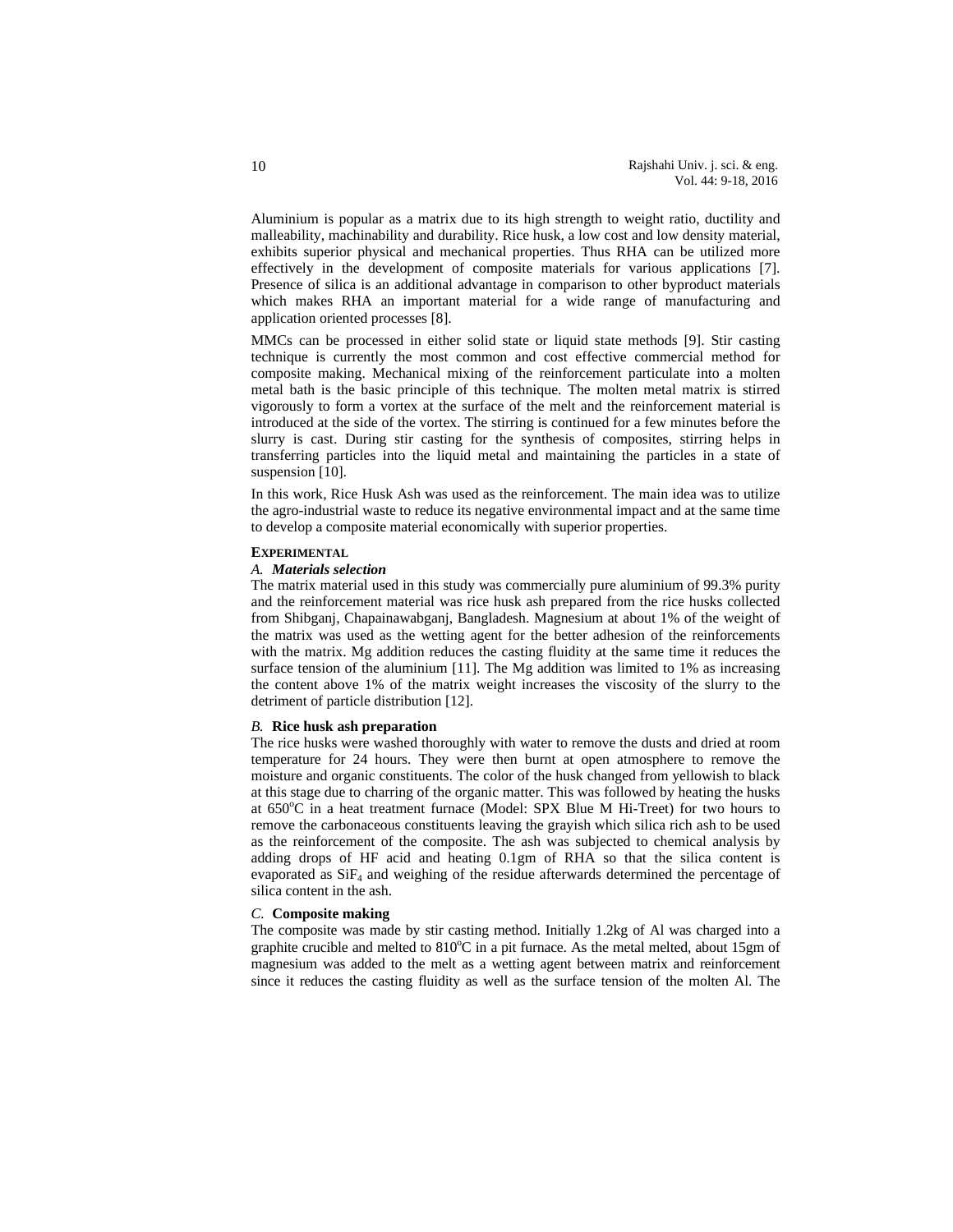molten Al was then transferred to the holding furnace of the stir casting apparatus. RHA particles were preheated to 700°C for 1hour so that the silica content remained amorphous below 800°C. The graphite stirrer was lowered into the melt and stirring was commenced at 500rpm to create a vortex. The preheated RHA  $(-105-420\mu m)$  was added slowly into the melt at the side of the vortex to ensure a uniform distribution. The stirring was continued for another 7-8minutes after adding the reinforcement so that the particle distribution and the mixing is done properly. The mixture was poured at a temperature of 732°C into a mild steel permanent mold that was preheated earlier to obtain uniform solidification of the casting. In this process 3, 6 and 9% RHA reinforced Al matrix composites were prepared.



Fig. 1. Schematic diagram of the stir casting apparatus for composite making

# **RESULTS AND DISCUSSION**

## *A. Raw material analysis*

4.5kg of rice husk was burnt that produced 948gm of ash as the residue which was approximately 21% of the rice husk taken initially. The loss of ignition was calculated as 30gm of ash was heated in the Blue M furnace for two hours and after the removal of carbonaceous matters, 21.804gm ash content was left. Hence the loss of ignition was (30- 21.804) gm or 8.196gm or 27.32%. The appearances of the RHA before and after the ignition loss is illustrated in Fig. 2.



Fig. 2. Rice husk ash before and after ignition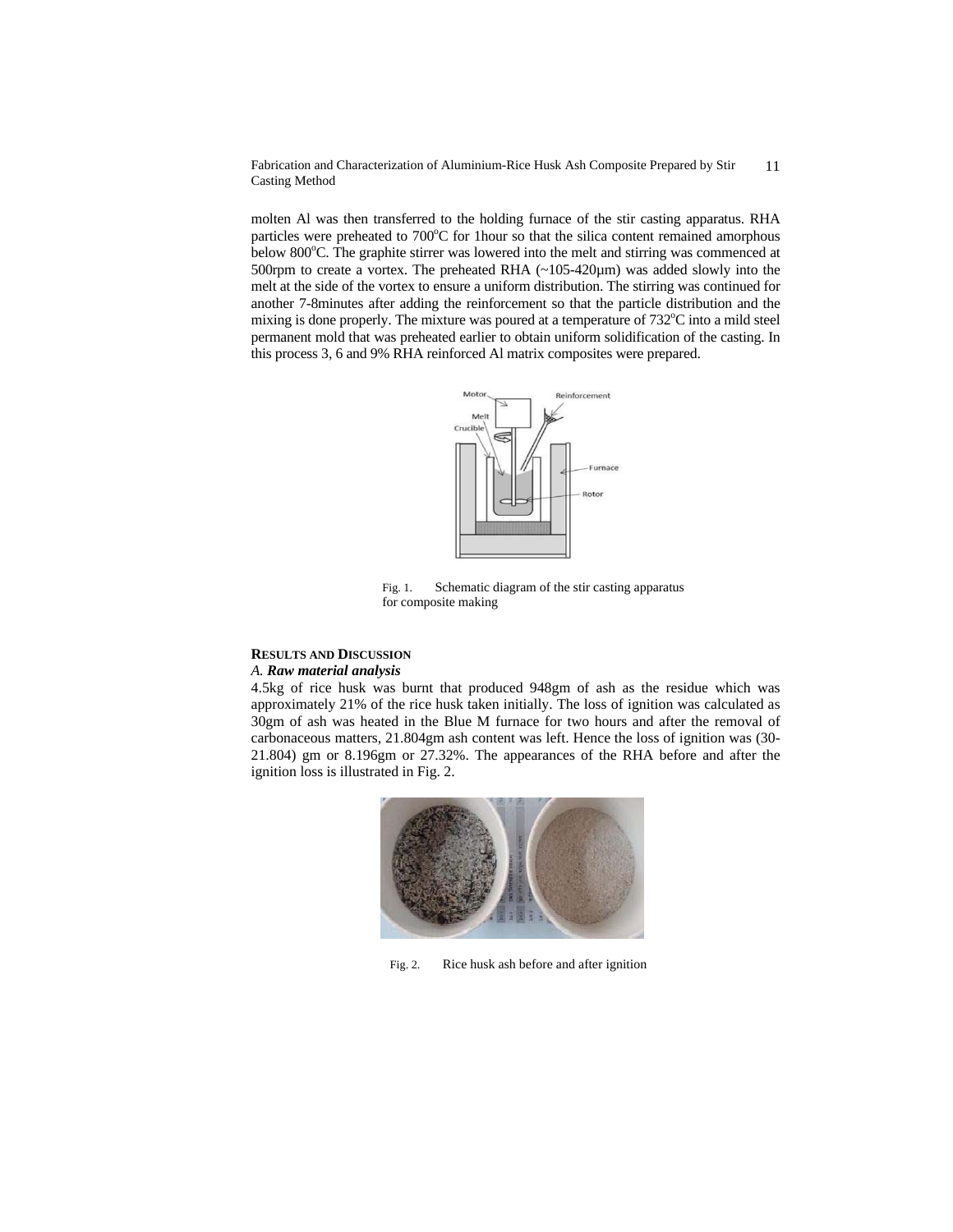The ash was the analyzed chemically for silica content and it was found that the RHA contained 90% silica.

The RHA particles were sieved to observe the particle size distribution and the result of the sieve analysis is presented in Fig. 3. From these particles, the particles within the range of 105-420µm were taken to be used as the reinforcement of the composite.



Fig. 3. Particle size analysis of rice husk ash

The aluminium to be used as the matrix was analyzed by means of optical emission spectroscope and the composition was found to be as given in Table 1. From the data obtained it was concluded that the matrix material was commercially pure aluminium.

| CHEMICAL COMPOSITION OF ALUMINIUM INGOT | TABLE I. |  |  |  |  |
|-----------------------------------------|----------|--|--|--|--|
|-----------------------------------------|----------|--|--|--|--|

|       | M₫ | Mn |  |                                                                                                                                                                                                                                                                                                                                         |       |
|-------|----|----|--|-----------------------------------------------------------------------------------------------------------------------------------------------------------------------------------------------------------------------------------------------------------------------------------------------------------------------------------------|-------|
| 99.33 |    |    |  | trace $\vert 0.114 \vert$ trace $\vert 0.23 \vert 0.004 \vert 0.022 \vert$ trace $\vert 0.03 \vert 0.03 \vert 0.004 \vert 0.002 \vert 0.003 \vert 0.003 \vert 0.004 \vert 0.003 \vert 0.004 \vert 0.003 \vert 0.004 \vert 0.004 \vert 0.004 \vert 0.004 \vert 0.004 \vert 0.004 \vert 0.004 \vert 0.004 \vert 0.004 \vert 0.004 \vert $ | trace |

### *B.* **Microstructural features of the composites**

The variables affecting the distribution of particles are solidification rate, fluidity, type of reinforcement, and the method of incorporation. It is essential to get particles uniformly throughout the casting during particulate composite production. The primary task is to get a uniform particle distribution in the melt and then to prevent agglomeration of particles during pouring and progress of solidification. One of the major requirements for uniform distribution of particles in the melt is its wettability. The wetting of the reinforcement particles by the liquid metal, homogeneous mixing of the melt-particle slurry as well as the particle solidification front interaction determines the final particle distribution and matrix microstructure [13].

The microstructures of the unreinforced matrix and the composites were observed with the scanning electron microscope.

The microstructure of the unreinforced matrix and the reinforced composites are shown in Fig. 4.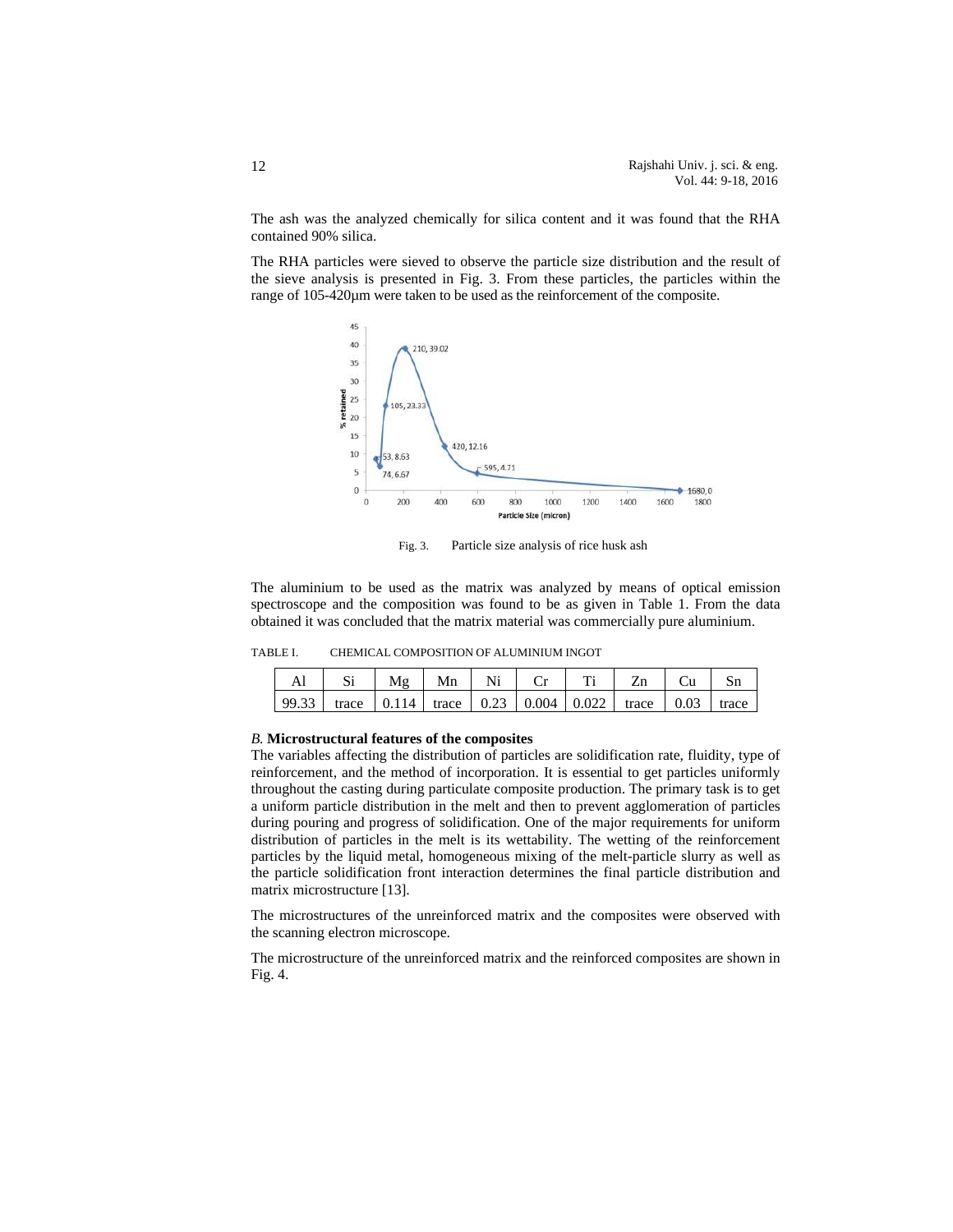

Fig. 4. SEM micrograph of a) pure Al, b) Al+3%RHA, c) Al+6%RHA and d) Al+9%RHA

From the SEM micrographs it can be seen that RHA particles were well distributed in the matrix for 3% and 6% by weight reinforcements but was not as satisfactorily for the 9% wt. RHA reinforcement. The particles did not retain their original shape due to the vigorous stirring during mixing and during handling prior to mixing. EDS (Energy Dispersive Spectroscopy) analysis was done to ensure that the presence and distribution of the reinforcements within the matrix. The results of the EDS shows consistency with the images from the micrographs. Chemical analysis was performed on each of the 3%, 6% and 9% reinforced composite samples. The analysis revealed increasing presence and a good retention of silicon which were due to the addition of RHA which confirmed the new phases in the micrograph to be  $SiO<sub>2</sub>$  rich RHA as it was apparent from the EDS spectra.



Fig. 5. SEM micrograph and EDS analysis of RHA reinforcement of AL+6%RHA

## *C.* **Density**

The density was measured by measuring mass of the prepared samples and employing the Archimedean principle by immersing them into a labelled measuring cylinder partially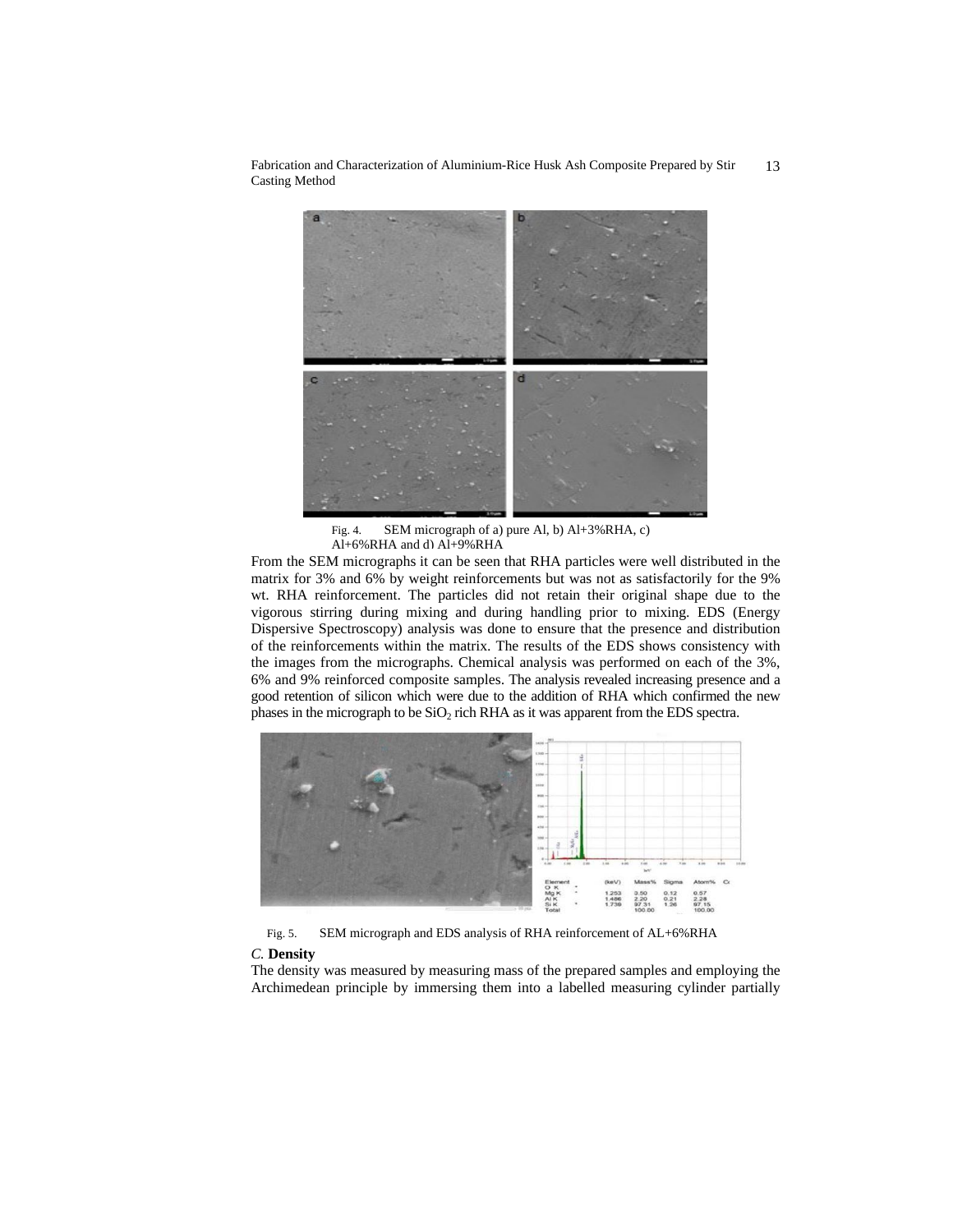filled with water hence calculating the displacement of the water level indicating the volume of the sample. The variation in the apparent densities of the base metal and the reinforced composites are displayed in Fig. 6. It is found that with increasing weight percentage of RHA, the density of the composites decreased. This is due to the fact that amorphous silica that constitutes most of the reinforcement, has much lower density  $(\sim 2.19 \text{gm/cm}^3)$  than aluminium  $(\sim 2.68 \text{gm/cm}^3)$ . The drop in density from unreinforced to 3% RHA reinforced composite was observed to be greater which was attributed by not only the reinforcing particles but also the creation of porosity and voids as a result of vigorous stirring in the open atmosphere. This resulted in some probable air entrapment within the material during solidification. Some porosity were also apparent from the microstructures which arose during casting of the composites. The rate of reduction of the apparent density in the 3%, 6% and 9% RHA reinforced composites were found to be in  $\arccos$  accordance with the theoretical density reduction calculated to be 2.65gm/cm<sup>3</sup>,  $2.64$ gm/cm<sup>3</sup> and  $2.62$ gm/cm<sup>3</sup> respectively as calculated by the rule of mixture in terms of mass fraction of the matrix and reinforcement materials.



Fig. 6. Density of pure Al, Al+3%RHA, Al+6%RHA and Al+9%RHA

## *D.* **Tensile Strength**

The tensile properties of the composites were measured by preparing tensile samples of pure aluminium and the reinforced composites according to ASTM E8/E8M-09 sub-size standard. The specifications are shown in Fig. 6 and Table 2.



Fig. 7. Schematic diagram of ASTM E8/E8M Subsize tensile sample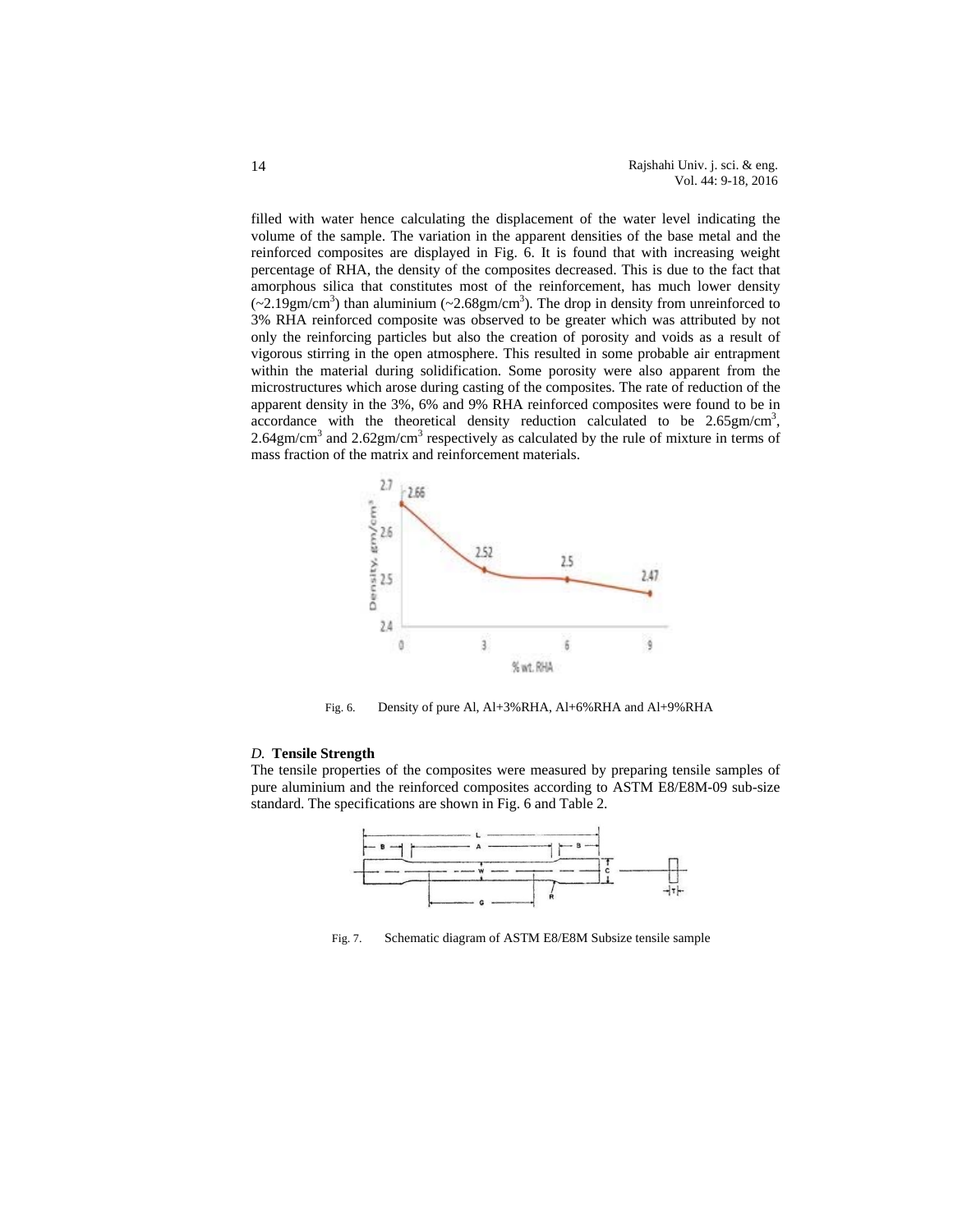| Gage length, G               | 25  |
|------------------------------|-----|
| Width, W                     |     |
| Thickness, T                 |     |
| Radius of fillet, R          |     |
| Overall length, L            | 100 |
| Length of reduced section, A | 32  |
| Length of grip section       | 30  |
| Width of grip section, C     | 10  |

TABLE II. DIMENSIONAL SPECIFICATIONS OF ASTM E8/E8M SUBSIZE TENSILE SAMPLE

The tests were conducted by means of INSTRON Universal Testing Machine.

The variation in the yield strength and ultimate tensile strength from pure aluminium to 3, 6 and 9% RHA reinforced composites increased gradually as shown in Fig. 8 and Fig. 9. Both the yield and ultimate tensile strength of the composites increased with increasing amount of reinforcement due to the presence of stiffer RHA particles which produced mismatch in the matrix reinforcement interface to impede the motion of dislocations. The strength of the Al-9% RHA reinforced composite was the highest but the rate of increase of strength was significantly lesser than the previous composites which was due to nonhomogeneous distribution of the reinforcing particles into the matrix as was apparent from the micrograph. Much of the reinforcing ash was rejected during stirring which was caused as a result of the bonding between the matrix and reinforcement being lessened due to improper wetting of the reinforcements for the absence of an inert atmosphere during stir casting.



## *E.* **Hardness**

Brinell hardness was measured for the base metal and the composites by means of SHIMADZU UH-500kNA machine. 4.9KN load was applied by using a steel ball of diameter 10mm.

The hardness of the composites was increased in comparison to the unreinforced Al and the increase was gradual with increasing percentage of reinforcement. The variation in the Brinell hardness number of the composites is shown in Fig. 10. The reinforcing particles,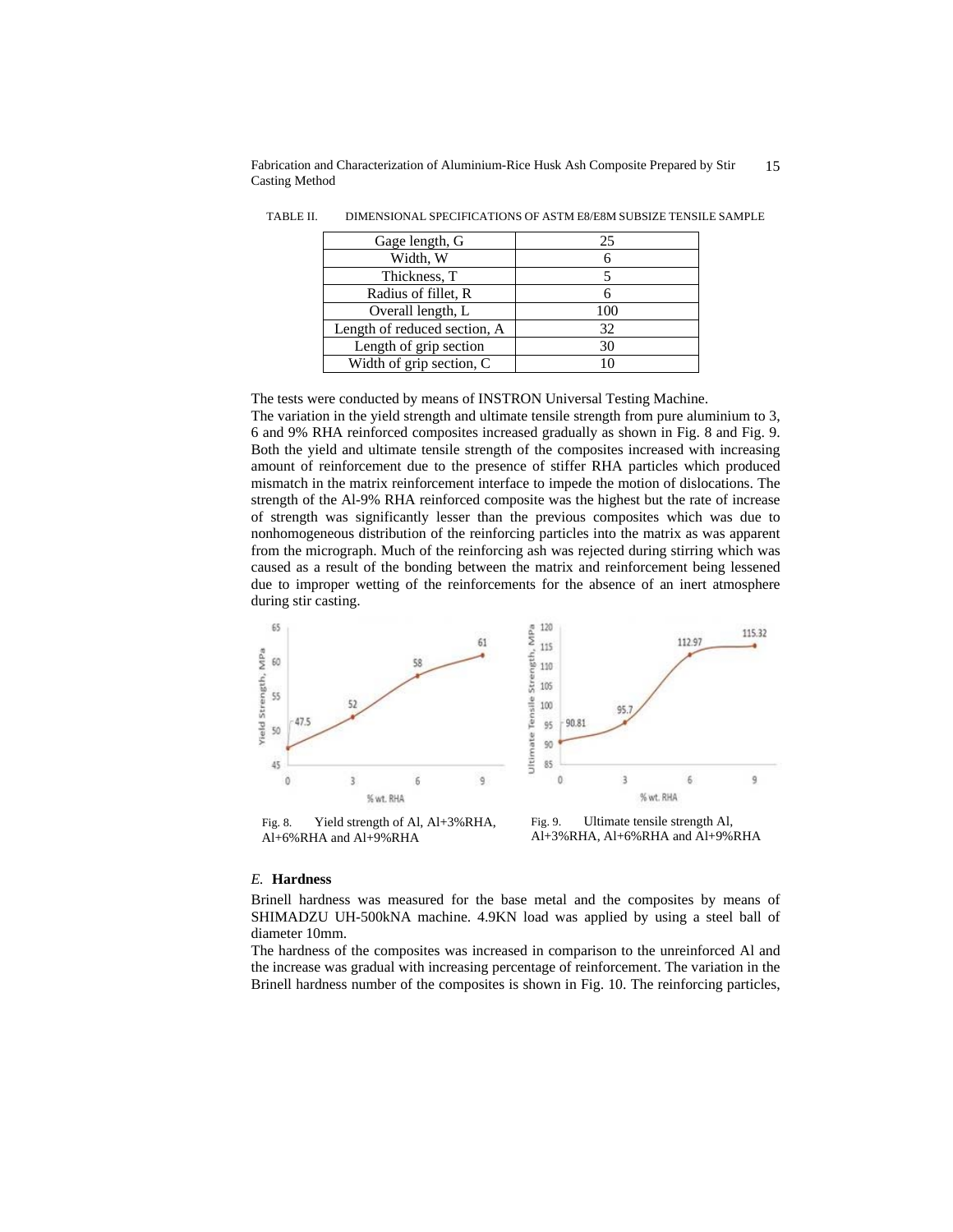being harder and stiffer than the matrix, resisted the plastic deformation caused by the indenter and contributed to the increasing hardness of the composites with increasing reinforcement percentage.



To sum up, the variation in density, yield strength, ultimate tensile strength and hardness

| To sum up, the variation in density, yield strength, ultimate tensile strength and nardness |  |
|---------------------------------------------------------------------------------------------|--|
| from pure Al to composites with 3%, 6% and 9% RHA reinforcements can be tabulated           |  |
| as in Table 3.                                                                              |  |

| TABLE III. |                                                                       |  |  | VARIATION IN DENSITY, YIELD STRENGTH, ULTIMATE TENSILE STRENGTH AND |
|------------|-----------------------------------------------------------------------|--|--|---------------------------------------------------------------------|
|            | BRINELL HARDNESS OF AL. AL+3% RHA. AL+6% RHA AND AL+9% RHA COMPOSITES |  |  |                                                                     |

| <b>Samples</b> | <b>Density</b> | <b>Yield strength</b> | <b>Ultimate</b>  | <b>Brinell</b> |
|----------------|----------------|-----------------------|------------------|----------------|
|                | (gm/cc)        | (MPa)                 | tensile strength | hardness       |
|                |                |                       | (MPa)            | (BHN)          |
| Al             | 2.66           | 47.5                  | 90.81            | 22.54          |
| $Al+3\%RHA$    | 2.52           | 52                    | 95.7             | 24.68          |
| $Al+6\%RHA$    | 2.50           | 58                    | 112.97           | 29.77          |
| Al+9%RHA       | 2.47           | 61                    | 115.32           | 33.6           |

The results found show that the yield strength, ultimate tensile strength and hardness of the composites increased gradually with increasing amount of RHA reinforcement into the matrix while decreasing the density. These are in consistency with different research on the utilization of RHA particles in Al alloy matrix.

A study investigating the effects of 2, 4, 6 and 8% wt. RHA particulate reinforcement in A356.2 alloy produced by stir casting technique showing the reduction in density from about 2.7gm/cm3 to 2.55 gm/cm3 while increasing the hardness from around 65 to 82 BHN [14].

The trends in the rate of increase in tensile strength, hardness and the rate of decrease in density was similar in the case of AlSi10Mg alloy reinforced with up to 12% RHA particles and this study showed that the rate of increasing the tensile strength dropped when the percentage of reinforcement was increased to around 9% and then the tensile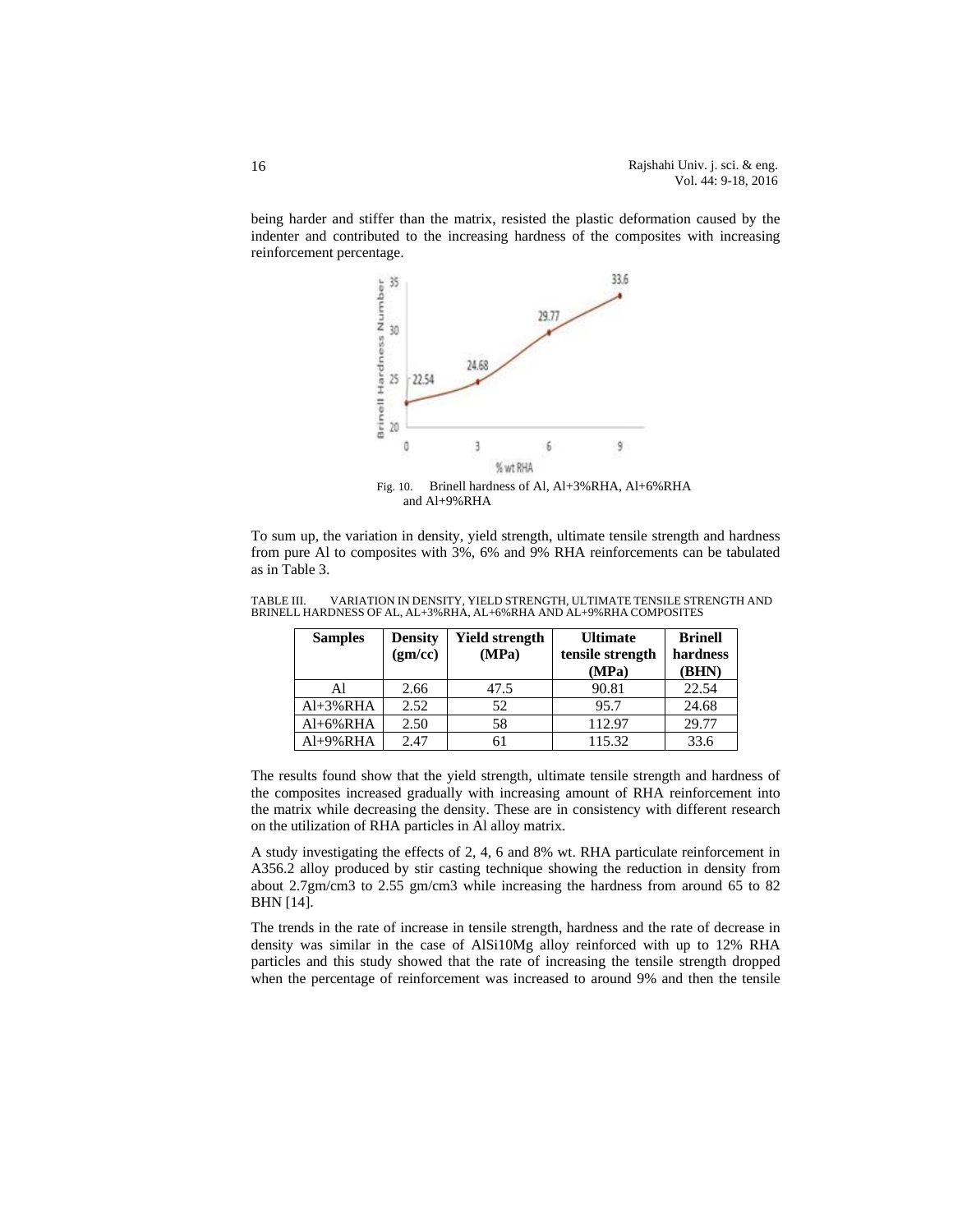strength began to reduce with further increasing the amount of reinforcement [15], a similar tendency to which is observed in the current work as well.

Up to 15% RHA was incorporated in Al2.8Si0.8Fe alloy to obtain increased tensile strength (115MPa-126MPa) and hardness (55BHN-80BHN) while decreasing density (2.8gm/cm3-2.6gm/cm3) with a similar trend found in the current work, the higher percentage of RHA retention being due to the employment of double stir casting [16].

An attempt to make a hybrid composite of Al (6061) alloy, RHA and Cu by stir casting technique retained RHA particles up to 32% by weight of matrix material with 3% Cu and the hardness of the composites were measured to increase with increasing reinforcement concentration [17].

Thus although the strengths and hardness for the Al alloy matrix composites were greater compared to the metallic Al matrix composites prepared in the current work, the rate of change of the properties with increasing RHA reinforcement has been in consistency with the rate observed in the current work. RHA particles contributed in improving the physical and mechanical properties of the pure metallic aluminium in a similar manner as in different Al alloys. The properties, in particular the rate of increase of strength and hardness as well as the rate of decrease of density from Al+6%RHA to Al+9%RHA can be improved to some extent by incorporating an inert or closed system during stir casting by insulating the setup from the atmosphere. This would reduce the contact of the melt with the air to reduce oxidation and air entrapment to remove porosity to give a better control over the process and hence obtain better set of properties.

## **CONCLUSIONS**

From the work it can be concluded that RHA can be successfully incorporated into pure aluminium matrix for the production of composites. This can also solve the problem of storage and disposal of RHA and utilization of an agricultural waste. Addition of up to 9% by weight RHA to aluminium was done by stir casting route to produce composites. Addition of magnesium improved the wettability of RHA with aluminium melt and thus increased the retention of the RHA in the composite. Hardness of the composites is increased from 22BHN to 33 BHN with addition of RHA and magnesium compared to unreinforced condition. The Ultimate tensile strength and the yield strength has improved with increase in RHA content while decreasing the density ensuring the potential application of materials with lighter weight but superior strength.

## **Acknowledgment**

The authors would like to acknowledge the support of Department of Materials and Metallurgical Engineering, Bangladesh University of Engineering and Technology, Dhaka, Bangladesh for the experimental supports.

### **References**

- [1] Meyers M and Chawla K, "Mechanical behavior of materials  $2<sup>nd</sup>$  ed.," Cambridge University Press, pp. 765, 2009.
- [2] Callister WD, "Materials science and engineering: an introduction  $7<sup>th</sup>$  ed," John Wiley and Sons Inc., pp. 144-148, 2007.
- [3] "Engineered materials handbook: composites," ASM International, Materials Park, Ohio, USA, vol. 1, 1989.